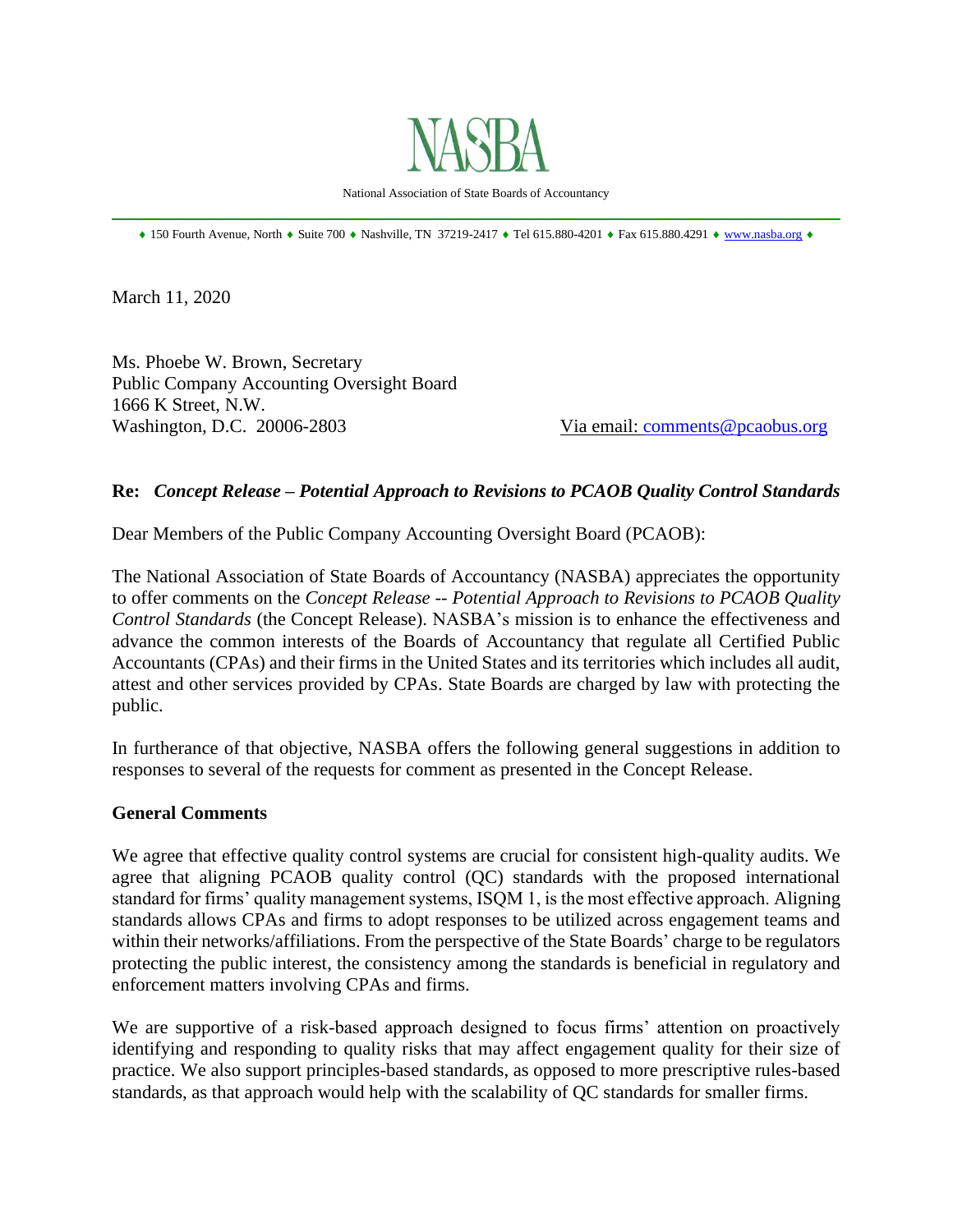We recommend the Board consider formatting the QC standard to follow that of standards issued by the U.S. Auditing Standards Board and the IAASB, i.e., with requirements and application material sections. Application guidance could improve the scalability of the standard for smaller firms by providing examples on how to adopt various components of the QC standards and clarifying documentation expectations. Such guidance would also help regulators understand how the standard is to be applied.

Finally, from the State Boards' perspective as regulators of the profession, there are potentially diverse results from the proposed enhancements to QC standards. While some State Boards specifically reference PCAOB standards, other State Boards cite, adopt, or refer to quality control for CPA firms. The degree and specificity vary. Some states expressly adopt or incorporate by reference the AICPA's QC standards. Some expressly reference QC compliance in their peer review rules. Others require network firms to follow common quality control policies. Because of the variety of State Boards' requirements, the local regulatory effects of even more nuanced changes to QC standards might be magnified, thus making it more difficult for State Boards to incorporate changes to PCAOB standards.

# **Response to Specific Questions Presented in the Concept Release**

# **Section IV. B. The Firm's Risk Assessment Process:**

*19. Are the principles-based requirements sufficient to prompt firms to appropriately identify, assess, and respond to risks, or is supplemental direction needed? If supplemental direction is needed, what requirements would assist firms in identifying, assessing and responding to risks?*

We believe that supplemental direction is needed. It would be helpful for the PCAOB to issue guidance, including illustrative QC policy documents, especially for the envisioned incremental content for PCAOB audits. The guidance should include illustration of how the content could be scaled for audits of less-complex entities.

## *20. Should a future PCAOB QC standard specify certain quality risks that must be assessed and responded to by all firms? If so, what should those risks be?*

We support the idea of establishing a baseline of quality risks that must be assessed and responded to by all firms as long as the requirement is scalable (i.e., some firms could have less of a response to certain quality risks). A starting point could be the quality risk factors in the final IAASB standard. Although those quality risk factors are not intended to be quality risks in and of themselves, they are factors that a firm considers that may adversely affect the achievement of a quality objective, when identifying its quality risks. The Board could then consider whether modifications are appropriate based on whether the factors are adequately focused on the needs of investors.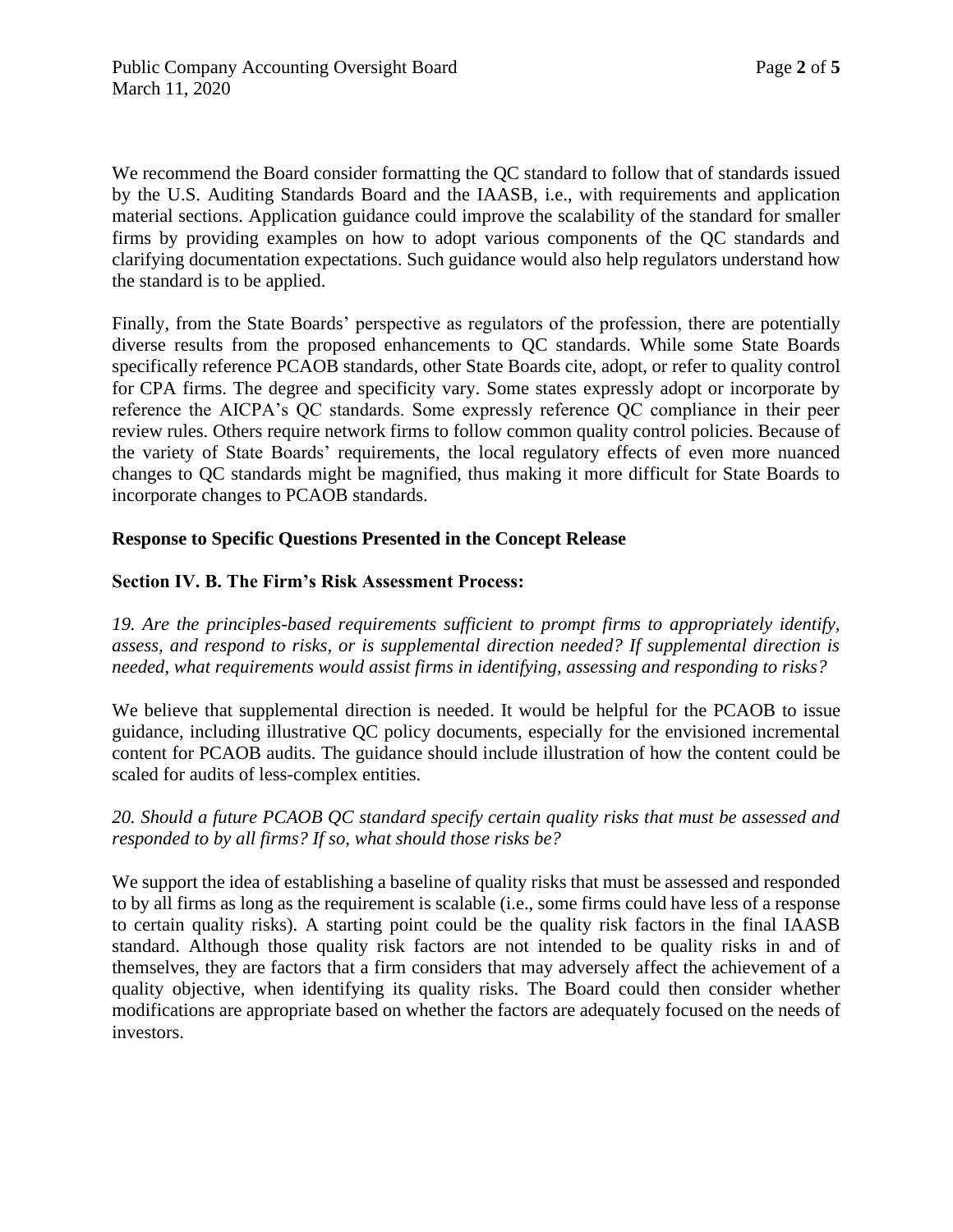A factor that State Boards encounter in disciplinary proceedings is whether the CPA firm had adequate industry or subject matter expertise, which could be identified in the standard as a risk factor.

## **Section IV. D. Acceptance and Continuance of Clients and Engagements:**

*24. Is the approach to acceptance and continuance of clients and engagements appropriate (i.e., use of ISQM 1 requirements as a starting point, with incremental or alternative requirements)? Are changes to the approach necessary for this component?*

We are concerned with the potential incremental requirement for PCAOB standards identified in the Concept Release to consider risks associated with the engagement and to identify matters that could significantly affect the conduct of the engagement and assess whether the firm can develop responses. The concern is whether there will be a requirement related to identifying material misstatements. Requiring the auditor to identify risks of material misstatement is impractical at this stage, since risk assessment procedures have not yet been performed. We believe that the ISQM 1 Exposure Draft reflects the appropriate level of work effort regarding client acceptance/continuance decisions.

## **Section IV. E. Engagement Performance:**

*27. Should a future PCAOB QC standard expressly address the use of other audit participants? If so, should the scope of the requirements include affiliated and non-affiliated entities and individuals, including specialists and service delivery centers? Should we consider any changes to the scope of the potential requirements described? If so, what changes would be necessary?*

We believe the QC standard should address the use of other audit participants. However, the IAASB requirements should be appropriately modified in situations in which the group auditor makes reference to component auditors, to be consistent with current PCAOB auditing standards.

#### **Section IV. F. Resources**

*32. Should a future PCAOB QC standard continue to expressly address technical training on professional standards and SEC requirements? Are there other subjects for which training should be expressly required? Which firm personnel should be covered by the training requirements? Should the standards set minimum requirements for the extent of training? If so, what should those requirements be based on?*

We believe any requirement should be more principles-based and broader than what is being proposed. Some of the most effective training is on-the-job training and not course-based training. The requirement should focus on the competency of the individuals assigned to the engagements without requiring a minimum number of hours in a specific industry.

*35. Should a future PCAOB QC standard expressly address the use of emerging technology in QC systems or engagements? Should a future PCAOB QC standard expressly require firms to design*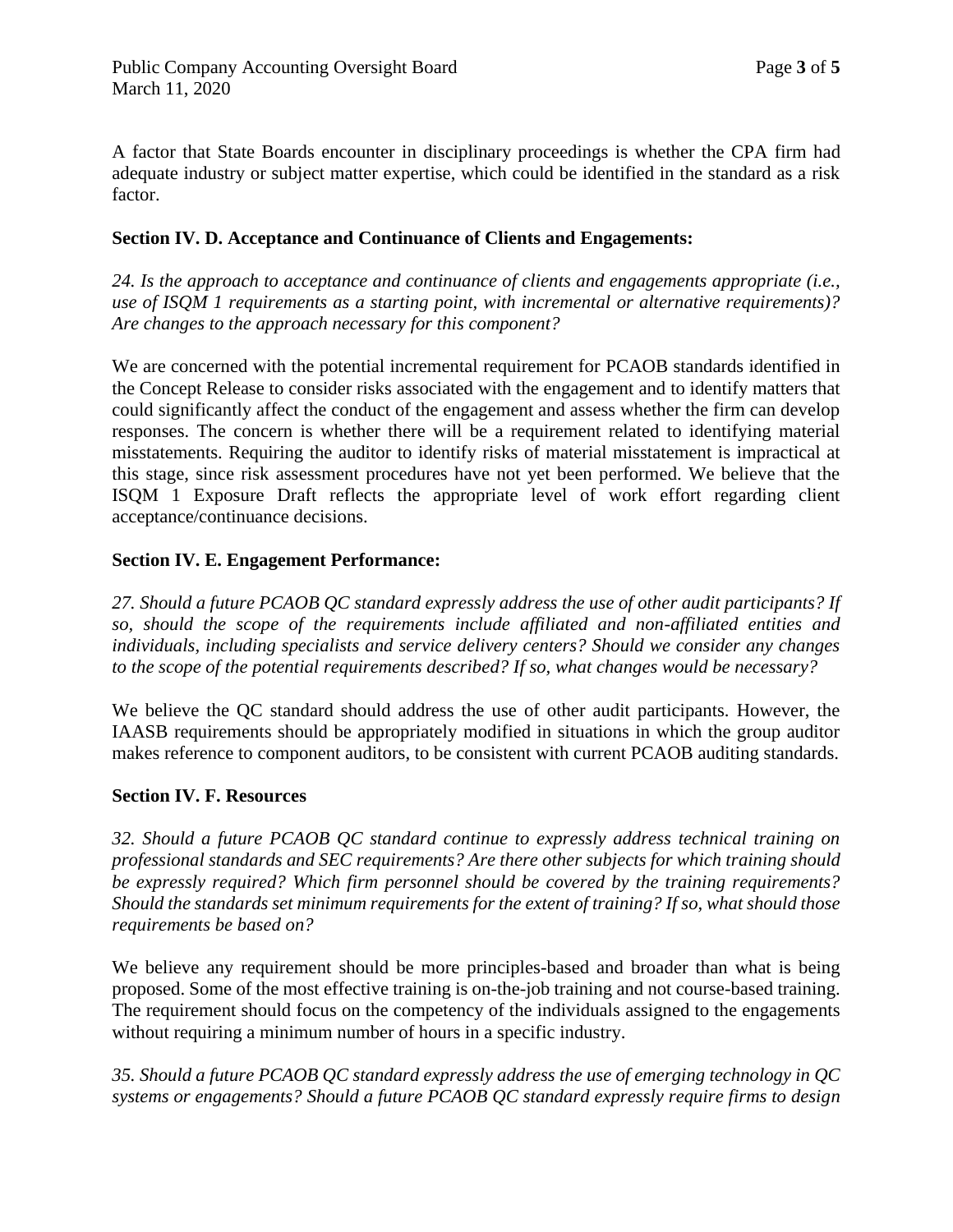#### *and implement controls to prevent unauthorized access to technology and data? Are there any other requirements we should consider related to the use of technology on engagements?*

If a future PCAOB QC standard expressly addresses the use of emerging technology, we would encourage the standard to be broad and not too prescriptive so that it is not likely to become outdated. As firms begin using artificial intelligence and other emerging technologies, firms will likely face challenges in having the ability to properly apply the QC standard. Also, any standard that is developed should consider how a quality control standard could encompass technology developed internally or by third parties that engagement teams will be utilizing.

If the Board were to move forward with standard setting in this area, it should consider potential unintended consequences that may result from expressly requiring firms to "design and implement controls to *prevent* unauthorized access to technology and data." We believe preventing all breaches is not possible and encourage the Board to include the concepts of both prevention and *detection* to fully capture the risk and response.

In addition, if firms concentrate on complying with some of the data privacy requirements, for example, the QC standard could end up covering more than audit quality and diffuse its focus.

## **Section IV. H. The Monitoring and Remediation Process:**

*42. Should a future PCAOB QC standard provide additional direction regarding determining appropriate monitoring procedures, appropriate root cause analysis, and remediation of QC engagement deficiencies? If so, what type of direction is needed?*

We agree additional direction in each of these areas would be appropriate. We are supportive of the root cause analysis as a good principle – not just identifying deficiencies but discovering the cause, whether it be the wrong personnel assigned to engagement, lack of training, etc.

*44. Should a future PCAOB QC standard establish requirements for internal inspection selection criteria? Should a future PCAOB QC standard specify minimum or cyclical thresholds for inspections of completed engagements by the firm? If so, what should the threshold(s) be (e.g., one engagement for each engagement partner, and/or the audit of each issuer, broker, and dealer on a specified basis)? Should we require selection of engagements for internal inspection to include either random selection or an element of unpredictability?*

We believe requirements for internal selection of engagements should be established. We are supportive of a requirement for the inspection of completed engagements for each engagement partner on a cyclical basis.

However, as firm's continue to develop more real-time audit tools and incorporate the use of artificial intelligence, quality control standards will need to evolve from a "look back" methodology to a more real time monitoring, including preventative concepts that may be introduced.